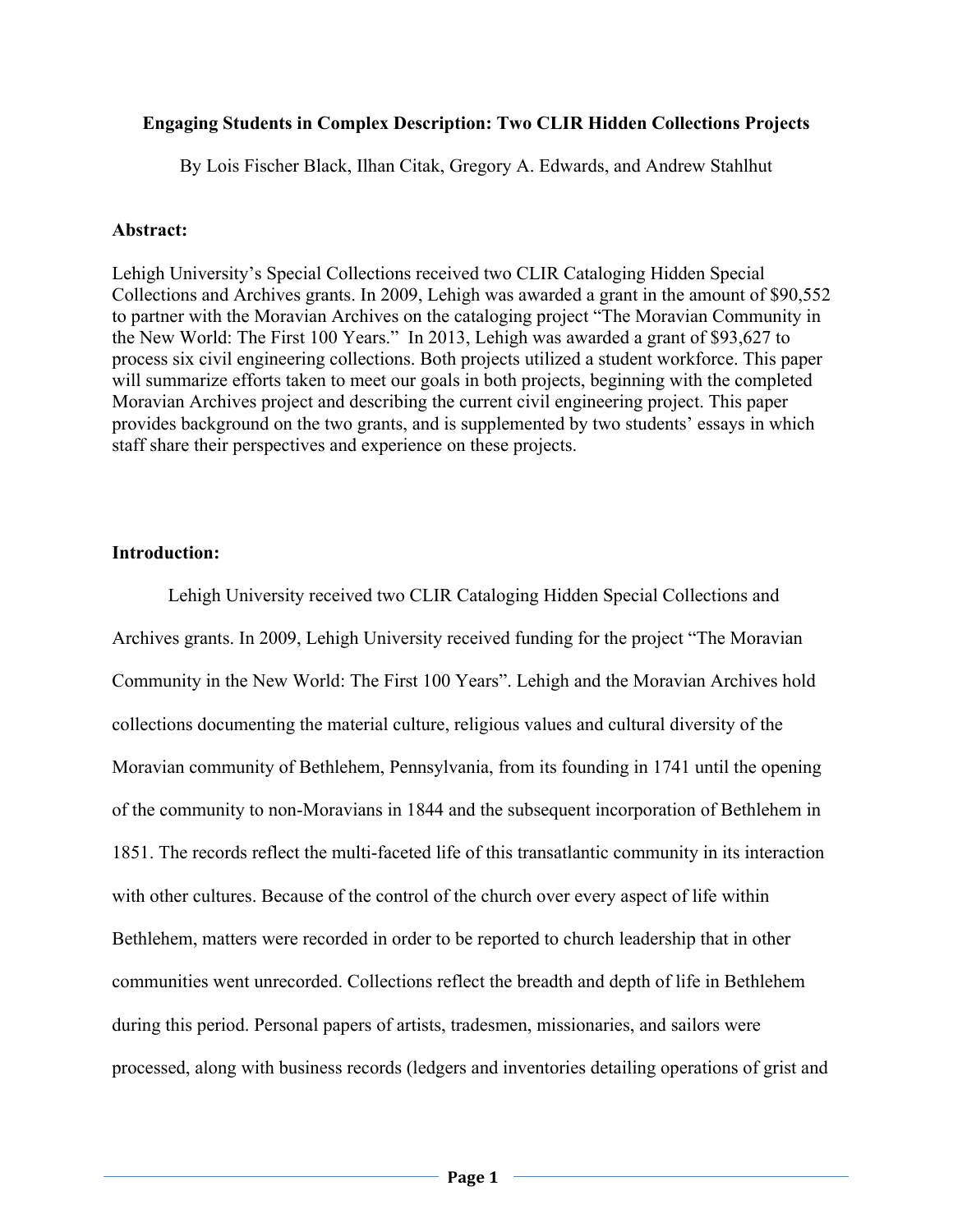saw mills, tailors and weavers; dye works; soap factory; taverns; tannery; & lumberyards). The congregational library (est. 1751) containing books considered helpful in building a settlement in the New World was cataloged. Finally, approximately 800 maps and architectural drawings (maps and drawings of buildings constructed in Moravian communities) showing the earliest documentation of European settlement were included in this project.

In 2013, Lehigh received its second CLIR grant, "Bridge and Building Forensics: Civil Engineering Archives at Lehigh University". The twentieth century saw many advancements in civil engineering technology. These collections include the personal and corporate papers of prominent civil engineers and influential societies from this period, including those of Blair Birdsall, John Fisher, Willis Slater, and the Council on Tall Buildings and Urban Habitat. Both Fisher and Birdsall made significant contributions to bridge engineering and research. Fisher is best known for his work on fatigue and cracking of steel bridges around the world, and Birdsall was an expert in cabling and suspension bridges. Bridges addressed by these records include the Tappan Zee, Verrazano, Golden Gate, Brooklyn, and Akashi, as well as the Washington Metro. Slater was a pioneering educator brought to Lehigh to direct the activities of the innovative Fritz Engineering Laboratory in the 1920s. In addition, the project includes a collection of approximately 200 postcards featuring American bridges. The field of transportation studies has been gaining momentum in recent years as evidenced by the number of researchers contacting Lehigh's and other special collections. Once processed, these archives will provide access to correspondence, reports, subject files, court records, images, and engineering data, among other materials.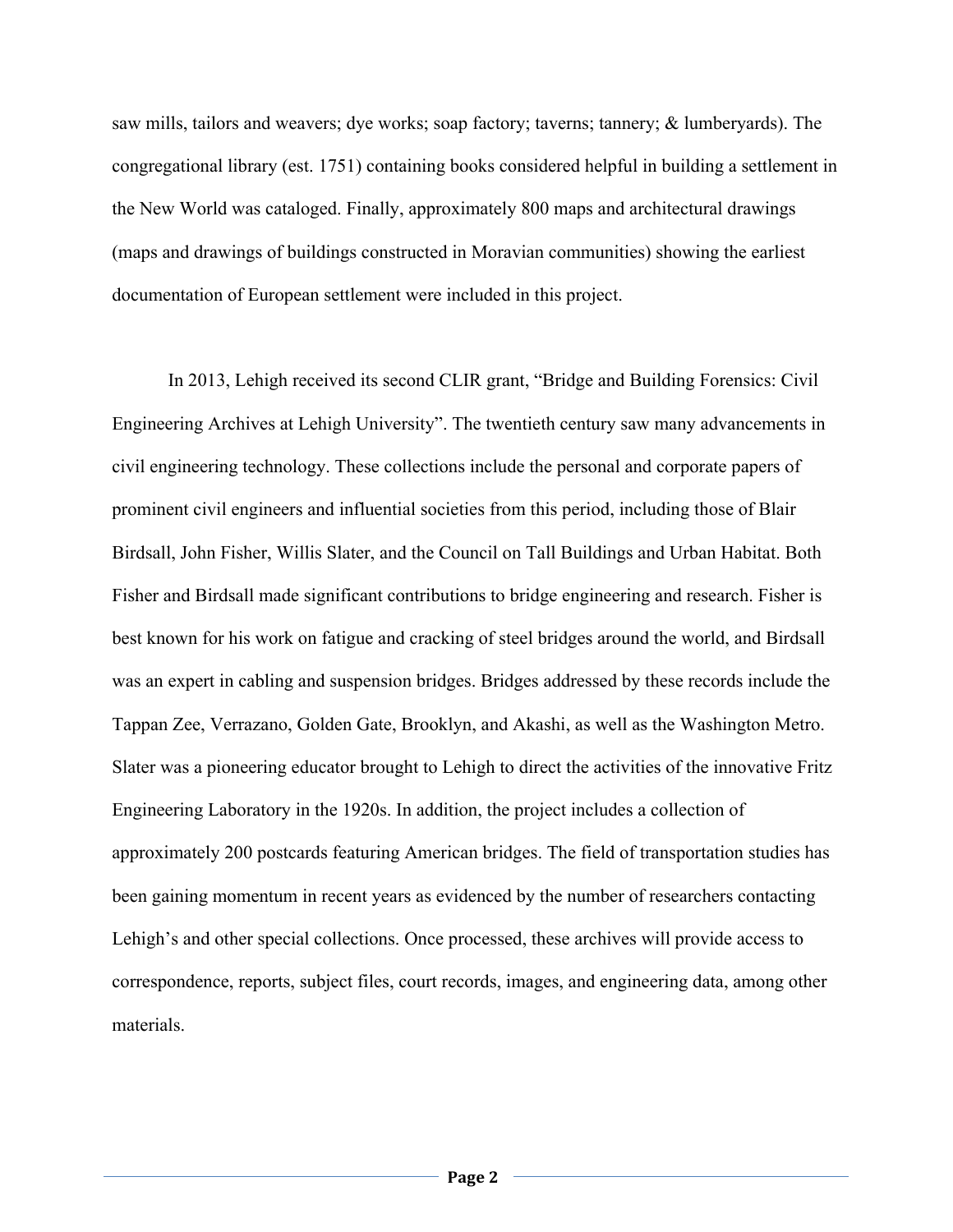A significant component of these two projects was Lehigh's dedicated, and often innovative use, of student project staff. Lehigh is committed to creating paid internships for students and providing training that will benefit not only the student, but will also create efficiencies in the course of the project.

#### **The Moravian Archives in the New World: Publicity**

Upon notification of receipt of the CLIR Cataloging Hidden Special Collections and Archives grant, both Lehigh University and the Moravian Archives sent press releases to the local media; library, archives, and museum outlets, and scholarly publications to spread the word about the wealth of resources revealed through this CLIR Cataloging Hidden Special Collections and Archives grant. By networking with faculty, students, and life-long learners, the project staff has promoted collections, student internships, and the potential for scholarly research. Project participants presented various aspects of the project in a wide range of venues: The Mid-Atlantic Regional Archives Conference (MARAC, October 2011); The American Library Association Annual and Midwinter Conferences Rare Books and Manuscripts Section Collection Development and Manuscripts and Other Formats Discussion Groups; and Philobiblon Club (Philadelphia Bibliophiles Society). With the assistance of Lehigh University's CLIR Post-Doctoral Fellow, student project staff contributed to a blog documenting some of their more unusual discoveries and experiences on the project. The blog is located at: http://hiddencollectionmoravianarchives.blogspot.com/

## **Recruiting**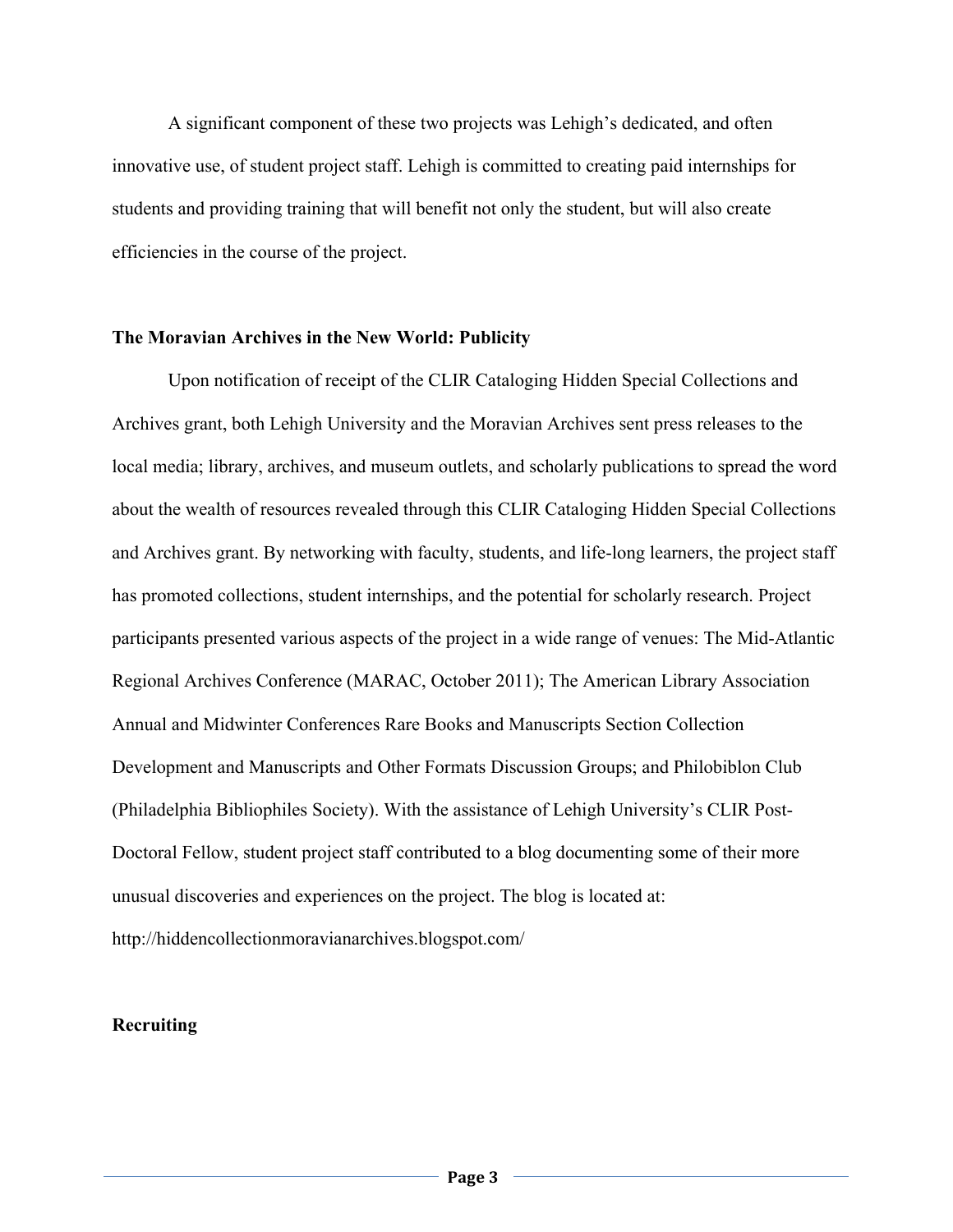As anticipated, recruiting student project staff with German language expertise to process archival collections proved to be challenging. Nominations and recommendations for potential candidates from Lehigh University faculty were invaluable. Through correspondence with faculty in a number of academic disciplines and numerous print and electronic advertisements, project managers developed a pool of candidates from which a diverse group of students was hired. Students were asked to translate a passage from a 19th century German text during the interview, and were given a tour of the facility. Among the lessons learned were that we needed to require excellent English writing skills in addition to a reading knowledge of German. We found that students who were not native speakers of English translated German texts first into their native languages and then into English, thereby losing too much in translation. (Several international students we interviewed did not have the vocabulary to offer words such as "correspondence" or "drawing.") Project staff possessing a general familiarity with foreign languages were identified to work on the book collection through the same process. These students were able to identify bibliographic elements on titles pages (author, title, publisher, etc.) and search them in the OCLC database.

We also learned that transportation between Lehigh and the Moravian Archives was not as much of a hurdle for the students as linguistic expertise. Student project staff who did not own cars were able to carpool with other project staff and other with classmates to secure rides to the facility, which is approximately 2.5 miles from the Lehigh University campus.

## **Student Project Staff**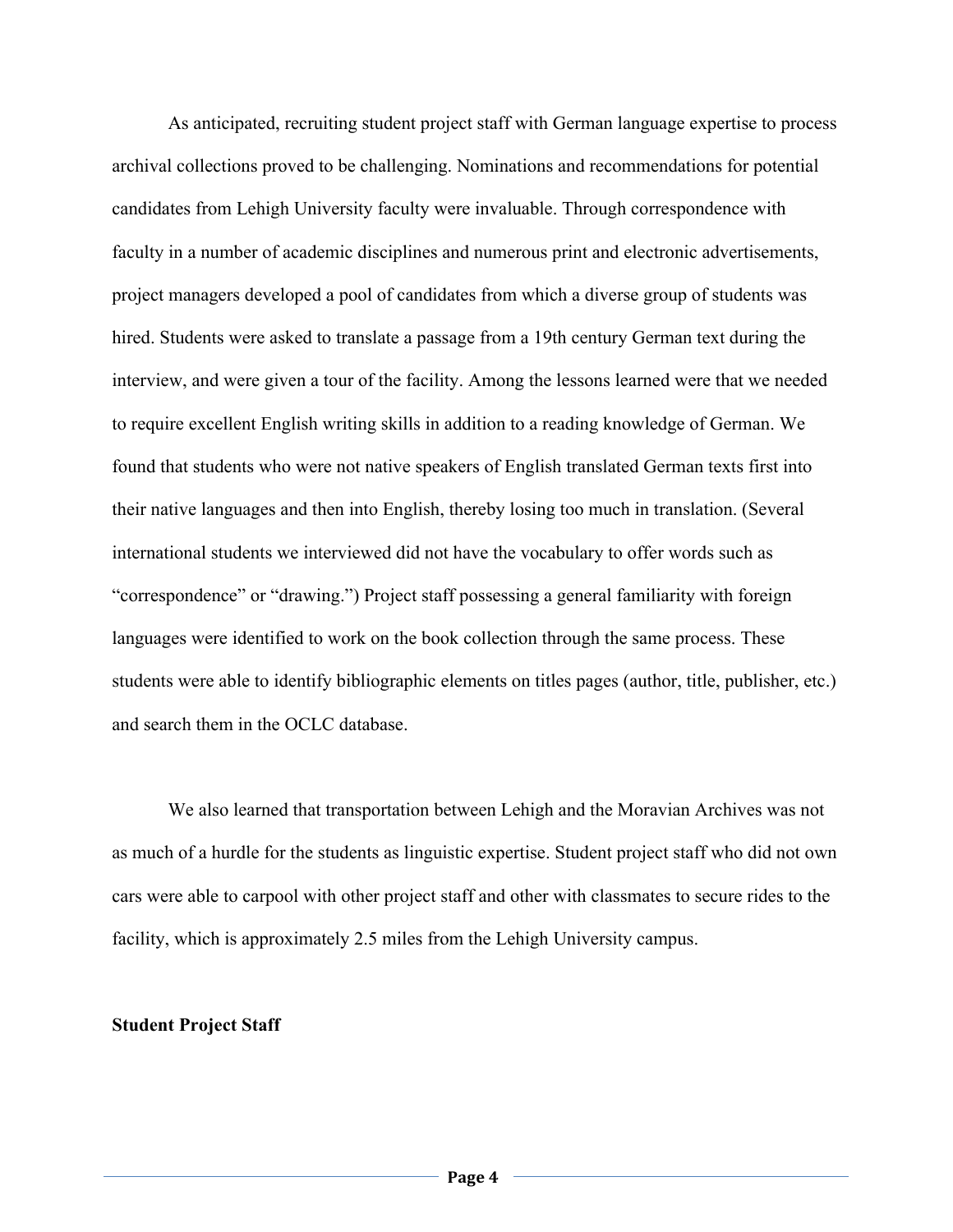The first students hired to join the project staff represented a wide range of academic disciplines, including history, civil engineering, and political science. Two worked on archival collections, while the other two cataloged printed books. Two graduated during the first year of the project, but we found that the quantity of work they produced in this short period more than offset any investment in training them. It should be noted that the civil engineering major was also a German minor. His experience working with architectural drawings and maps greatly benefited our project, as he cataloged the drawings and maps. Like most library and archives projects, we had anticipated recruiting students from the English and History departments, but found the diversity of this group easily met the needs of the project. Following the graduation of two students, a supplemental rare book project cataloger was hired to work during the summer. He continued his work on the project in both the following fall and spring semesters.

Lehigh offers its highest-ranking seniors, known as "President's Scholars", a fifth year at Lehigh tuition-free, should they so desire. We were fortunate to hire two of these young scholars to work on the project.

By the end of the project, a total of fifteen undergraduates and one graduate student were hired. They represented a wide range of academic disciplines, with majors ranging from engineering to the humanities to the social sciences. Two of these undergraduates continued to work on the project as graduate students upon graduation. The only graduate student hired in the first year saw the project through to completion.

# **Training**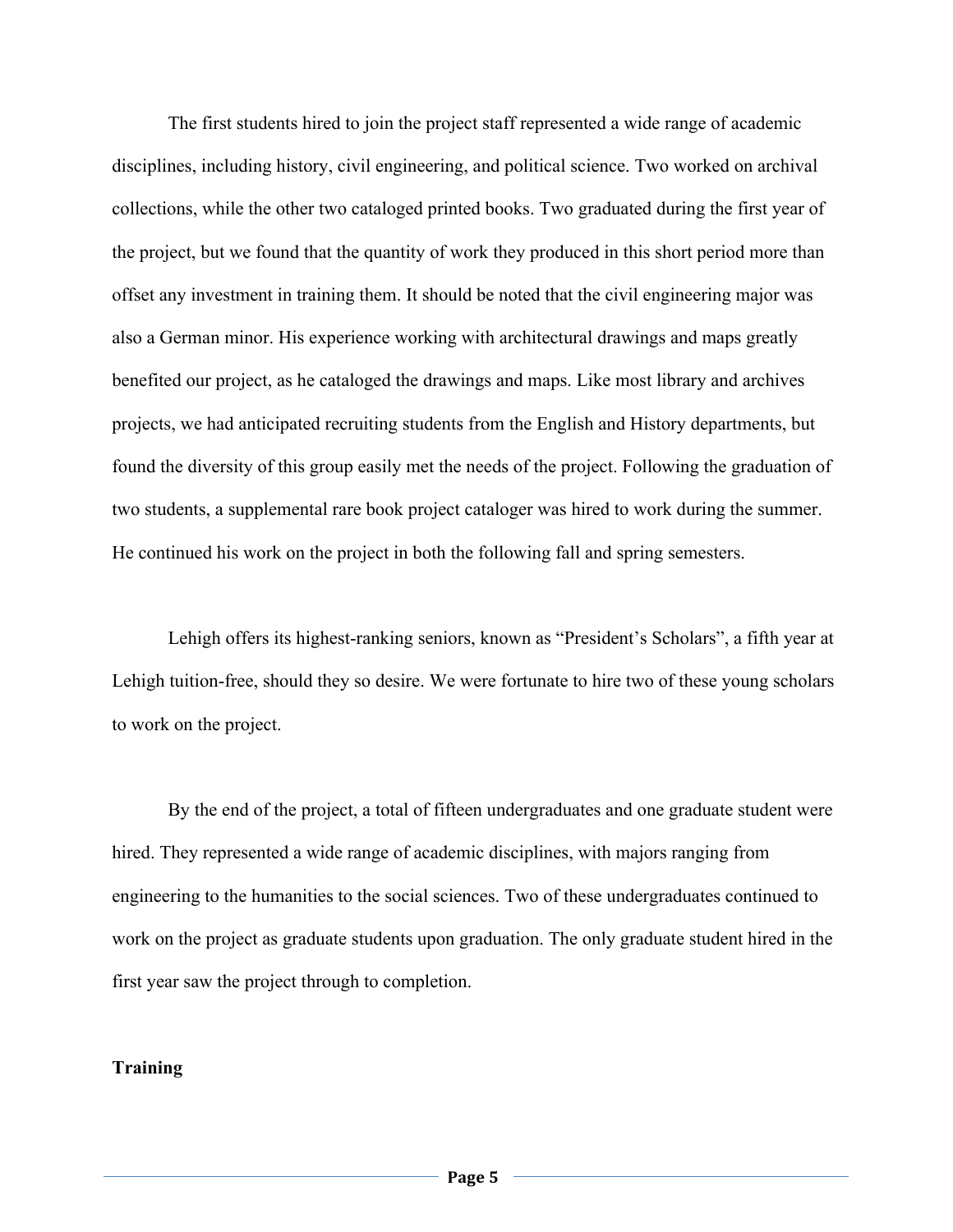Training models established at the beginning of the project continued to be modified to suit the needs of the project as new staff were hired. Among the training sessions offered to project staff were German script, printed Fraktur, archival processing, and rare book cataloging. An Encoded Archival Description (EAD) course, presented by the Society of American Archivists, was presented to all project staff.

Project managers offered specialized training based on the format of the materials. Training project staff to create both original and copy cataloging records was a collaborative effort. Two of Lehigh's catalogers and Lehigh's CLIR Fellow coordinated the initial training and establishment of the book cataloging portion of the project, while primary responsibility for daily supervision of the project staff remained with a retired Special Collections curator volunteering at the Moravian Archives. Lehigh staff prepared a schedule to ensure that a supervisor was available to the students during their first few weeks of employment.

Students cataloging books were all trained to search the OCLC database, but then were divided into searchers and catalogers. We found that it was more efficient to have one student vet viable records in OCLC, and to have a second student use the preferred records as a foundation upon which to create local records in Mandarin, the catalog utilized by the Moravian Archives. Students formulated local notes containing provenance information, as well as the original number of each volume in the 19th century Congregational Library catalog. A search of the Moravian Archives book catalog using the term "conglib" will reveal records for titles cataloged through this Hidden Collections project.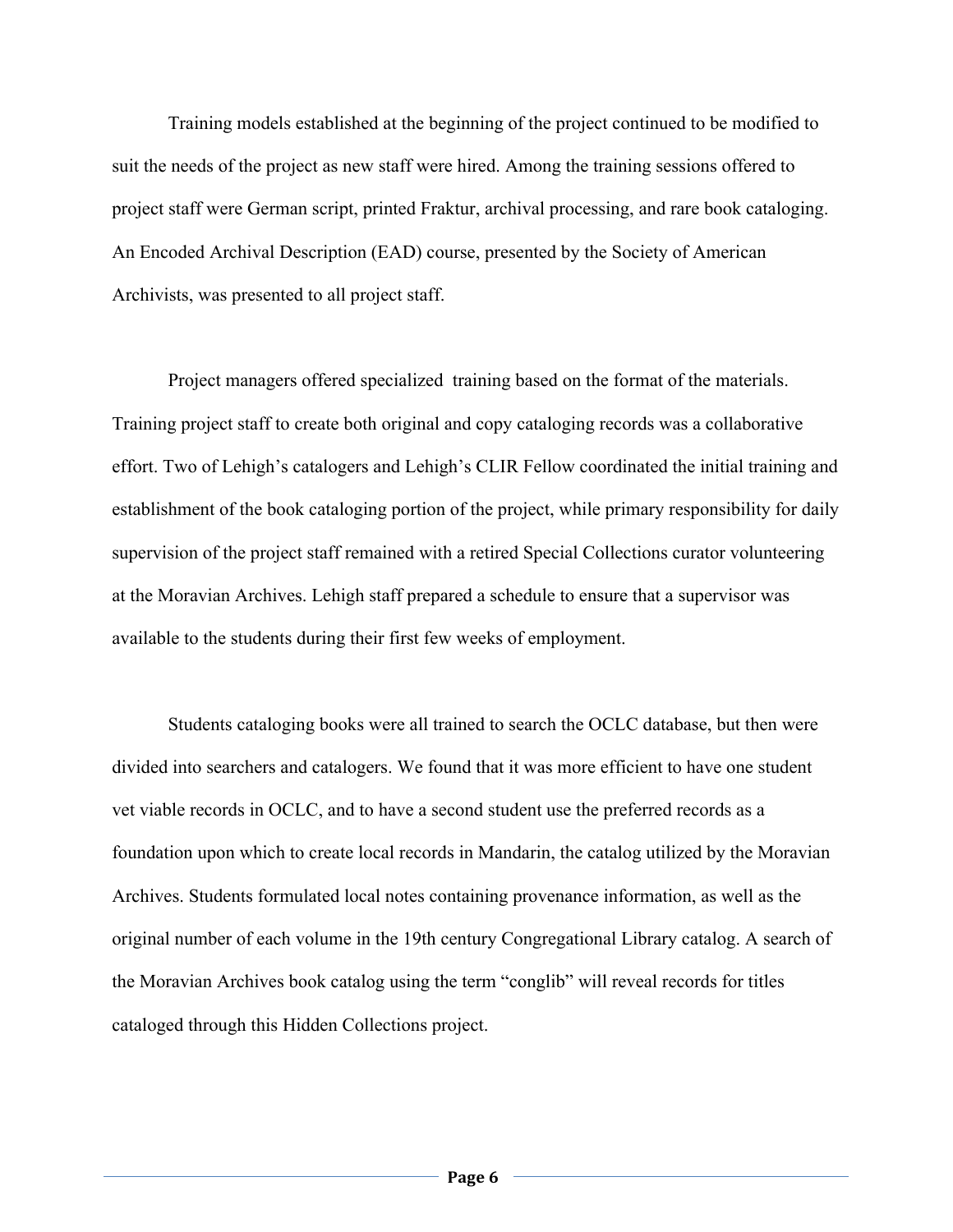Paul Peucker, Director of the Moravian Archives and Hidden Collections Project Manager, introduced students working on archival collections to best and local practices. He trained project staff in archival principles and also in use of a template created to input records into Augias, the German system in use to process archival collections. Peucker reviewed and revised the work of all project staff working on personal papers and business records. The Moravian Archives staff provided newly-hired students with training in reading German script.

Dr. Peucker also trained the student cataloging maps and architectural drawings in this process, drawing upon his experience managing the cataloging of similar collections of historical documents. Special attention was paid to the diversity of units of measurement, as data describing each drawing was entered into a custom-designed template in Augias. Cataloging of the 1200 drawings was completed early in the second year of the project.

Due to the diversity of the materials and formats associated with this project, permanent staff at both Lehigh University and the Moravian Archives expended more time on the project than initially anticipated. During the second year, Lehigh University assigned its CLIR Post-Doctoral Fellow to the Hidden Collections project to assist with supervision of students and revision of student work. This additional contribution proved to be advantageous to all participants.

# **Technology**

As planned, project staff worked with Lehigh's Library Technology Team to develop a mechanism for presenting encoded finding aids in ContentDM. The Augias system served as an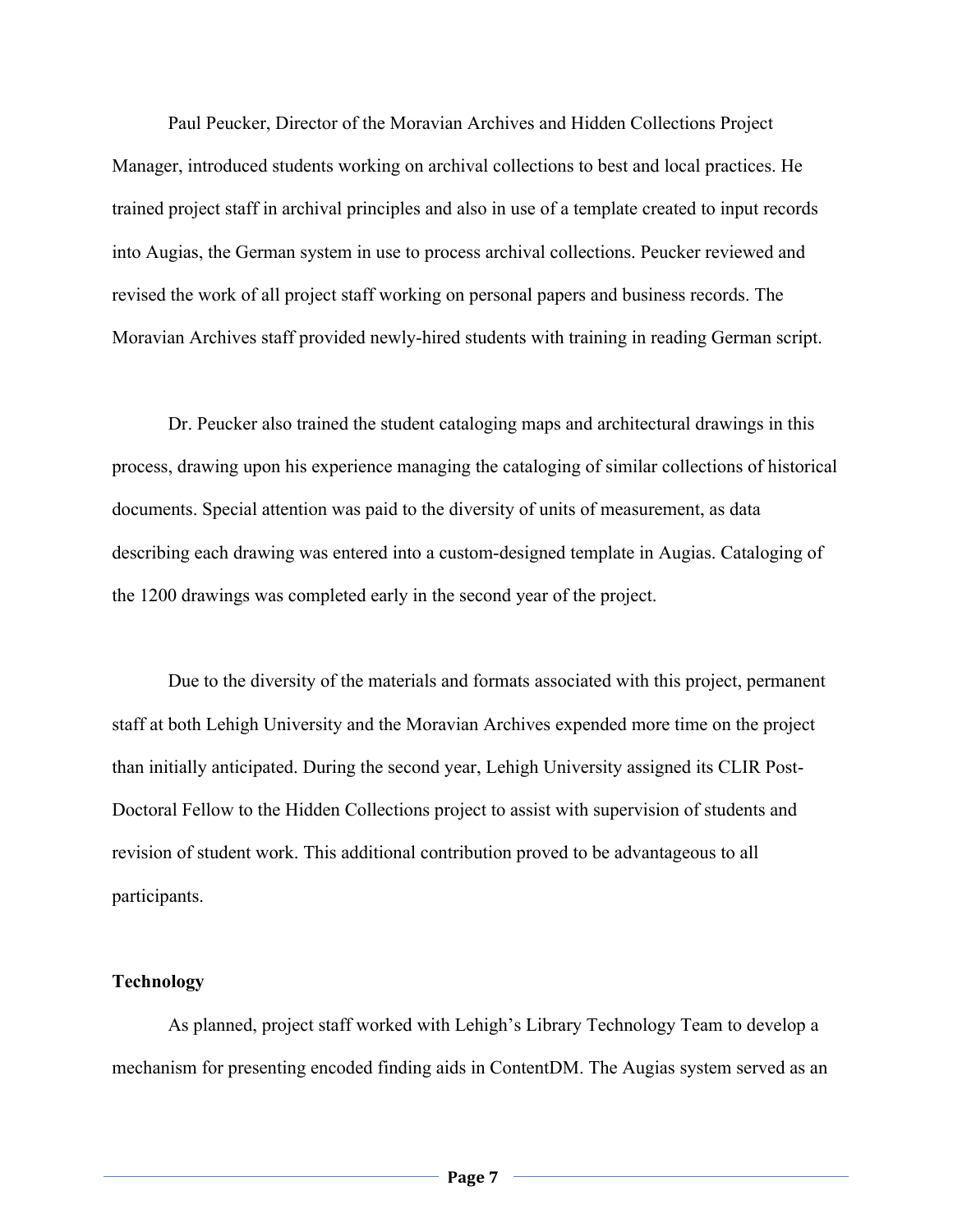EAD template capable of producing XML documents for import into CONTENTdm, presently being used as a digital repository system at Lehigh. The project's website is: http://digital.lib.lehigh.edu/hidden/

## **Site visit**

Project staff hosted a visit by the CLIR scholarly engagement survey team, which included student project staff, scholars, and faculty members identified by the Principal Investigator and Project Manager. This interaction led to further promotion of the resources being exposed by the catalogers' efforts, as one of the participants, Katherine Faull, Professor of German and Humanities at Bucknell University, later gave a presentation at Lehigh on her work with early Moravian maps to an audience of faculty, students, and members of the community.

# **Bridge and Building Forensics: Beginnings**

At the time of this writing, Lehigh is nearly one year into its second Cataloging Hidden Special Collections and Archives grant, "Bridge and Building Forensics: Civil Engineering Collections at Lehigh University". While we hope to build upon the experience gained from the Moravian Archives and other CLIR Hidden Collections projects, this project presents some unique challenges.

# **Recruiting and Training**

As noted in the Moravian Archives project, Lehigh's Special Collections is able to partner with faculty to identify and recruit project staff with particular academic strengths. We received recommendations from faculty in both the History and Civil Engineering Departments,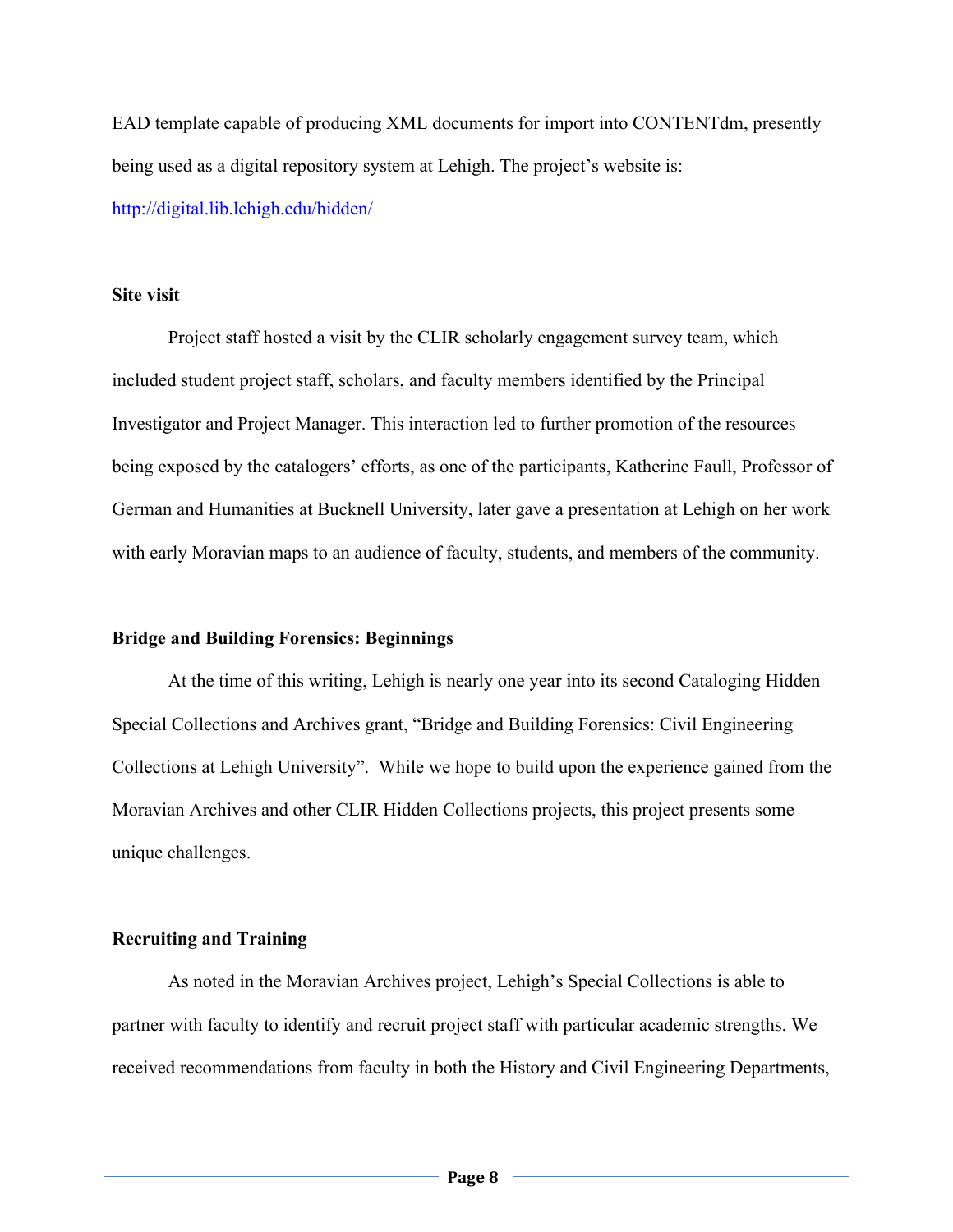and hired five students. We found that the two from the Civil Engineering had a strong foundation in terminology acquired through the course of their studies.

In order to understand the complexity of the structural technology and the basic concepts and terminology of civil engineering in general, the processing staff were trained by Lehigh's Engineering Librarian on Engineering Village (web based discovery platform) and Compendex (engineering literature database). In the question-answer and show-and-tell training sessions, the librarian demonstrated how to navigate the sites and utilize the search functions in order to find the most proper terms as well as other related topics.

The processors' hands-on basic processing training covered familiarity with the "More Product, Less Process" philosophy, archival arrangement, preservation and description basics. The rest of the training issues (e.g. understanding the personal papers and business records, provenance issues, archival classification, and identifying various audio-visual formats, etc.) were addressed as the questions arose when the actual processing went on.

One of the largest collections in the project consists of solely civil engineering testing photographs and negatives. To understand the context and the concepts better, the project team took a field "expedition" to Lehigh University's Fritz Engineering Laboratory to observe the individual testing setups and equipment, and ask questions to the testing professionals. This visit, to the "actual scene where the tests took place" was indispensable.

### **Student Voices**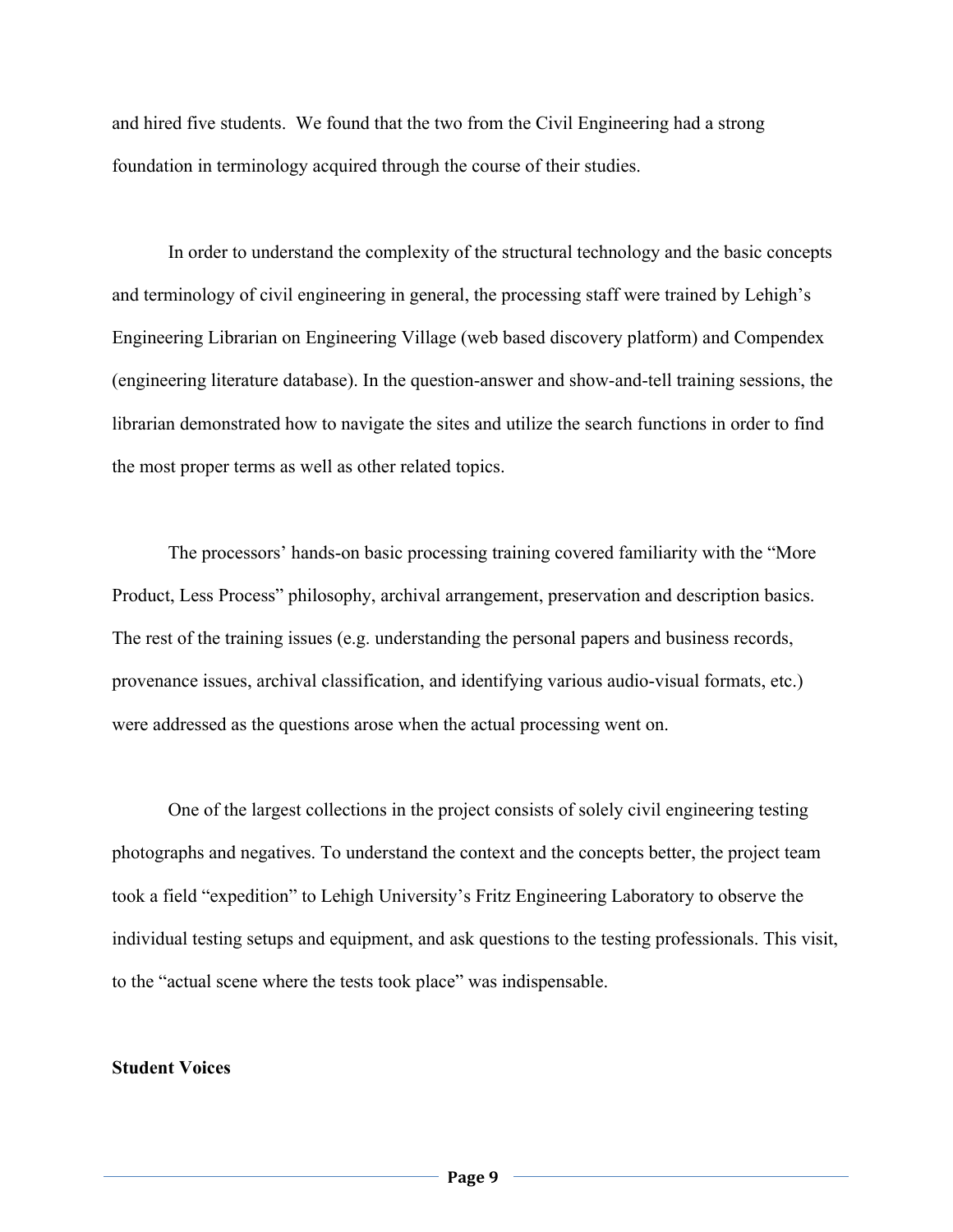In the following two essays, student project staff share their perspectives and insights gained from their participation in these two CLIR Hidden Collections projects. No analysis of the students' work on these two projects would be complete without a word from the students themselves. Following are representative voices from both the Moravian Archives and Civil Engineering projects. We open with an essay from Andrew Stahlhut, doctoral candidate at Lehigh University, who served as a project cataloger for the duration of the Moravian Archives project, and conclude with remarks by Gregory Edwards, a recent graduate of Lehigh who earned his degree in History with a concentration in Public History, on the current civil engineering project.

#### **The Moravian Archives: Student Impressions**

My perceptions of my part of this larger Lehigh University/Moravian Church Archives project, both past and present, are shaped by my identity as a doctoral candidate in colonial American history but also by my personal interest in historical book and print culture. I cataloged the approximately 1700 books held in the Moravian Congregational Library when they settled Bethlehem, Pennsylvania in the early 1740s. My motivations to participate in such a project spanned from professional curiosity about what kinds of books a sect of 18th century pietists in colonial America kept in their congregational library, but also a personal desire to work with and organize old books. I'm very much a bibliophile in my private life and the opportunity to help organize and catalog a library collection like this for the first time was something I couldn't pass up. Thus, for me, the project was something I wanted to, not simply employment or a line on my CV. It's a really rewarding feeling knowing that I have such an intimate understanding of a colonial-era library.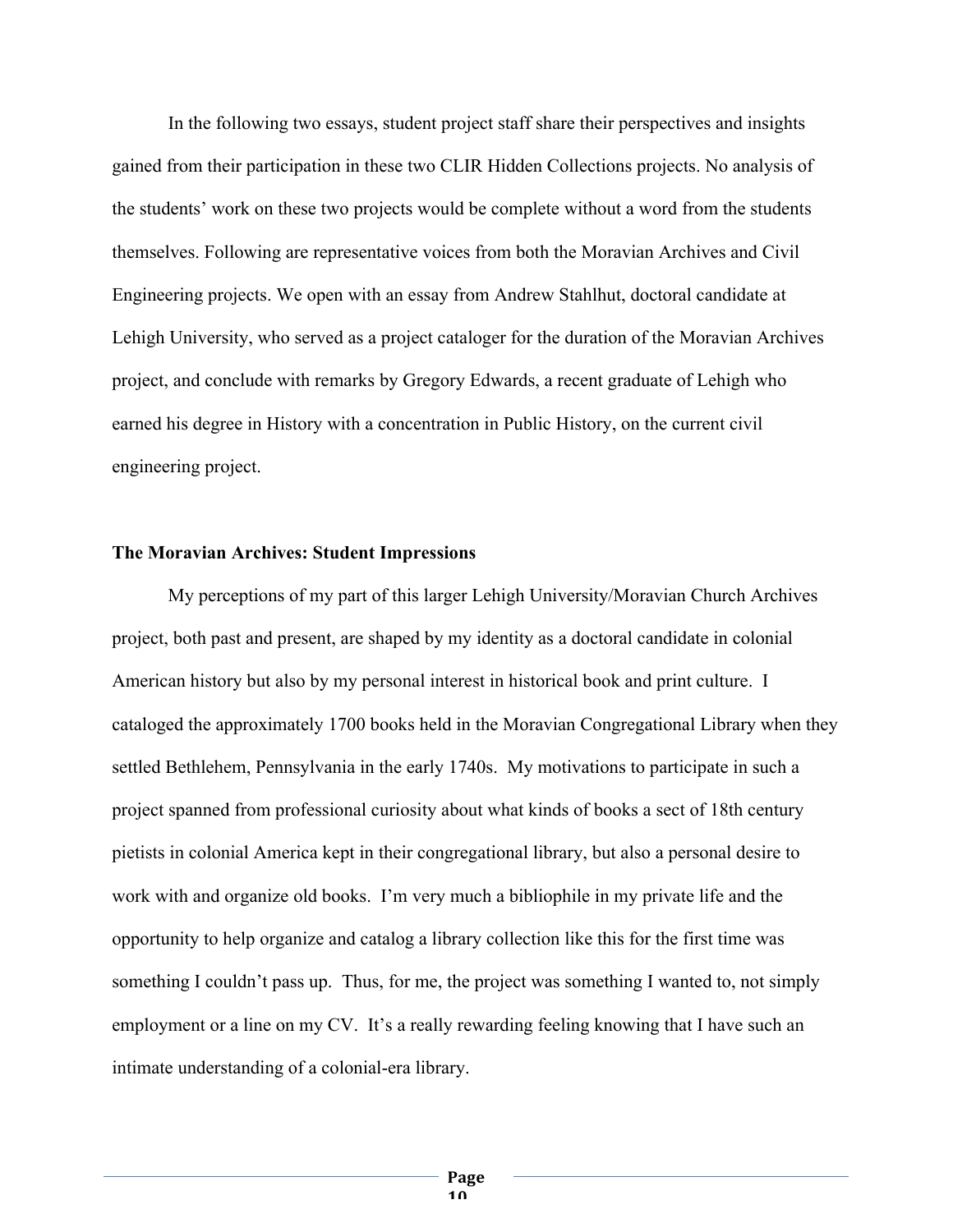My project with the congregational library was only one of several projects under the larger Hidden Collections. I find it interesting that all of these student workers brought their personal and professional experiences and interests to their specific projects. One undergraduate student was an engineering major, and his engineering background allowed him to work more efficiently with the architectural diagrams and blueprints he was sorting and cataloging. Although someone with a background in the humanities, such as myself, might have eventually been able to do basic sorting and cataloging, I certainly wouldn't have appreciated what I was seeing and working with like an engineering student. For him, this wasn't just a series of manual tasks – it was the practice of something interesting to him. Another graduate student worker had a background in political science and international studies. Her task was to read, sort, and catalog 18th century manuscripts – mostly letters, I think – written by Moravians in Bethlehem. Her fluency in German made this task possible and she performed a task someone such as myself, without knowledge of the German language, simply could not do. These two students are just examples, but they represent the larger idea that the students working on this project came from a variety of backgrounds to see the program through successfully. These were not just library science or archival students performing simple sorting tasks – we accomplished what we did because we were a diverse body of students. I think this is a really important point to remember and we should all keep this in mind when dealing with future projects.

My work on the project had both obstacles to overcome but also offered valuable lessons, again on both a professional and personal level. The biggest obstacle was that I did not speak or read German. This turned research surrounding the books I was cataloging into simply matching words from title pages to works in online databases because they looked the same, rather than meant the same. In a lot of ways it was more like comparing symbols rather than words because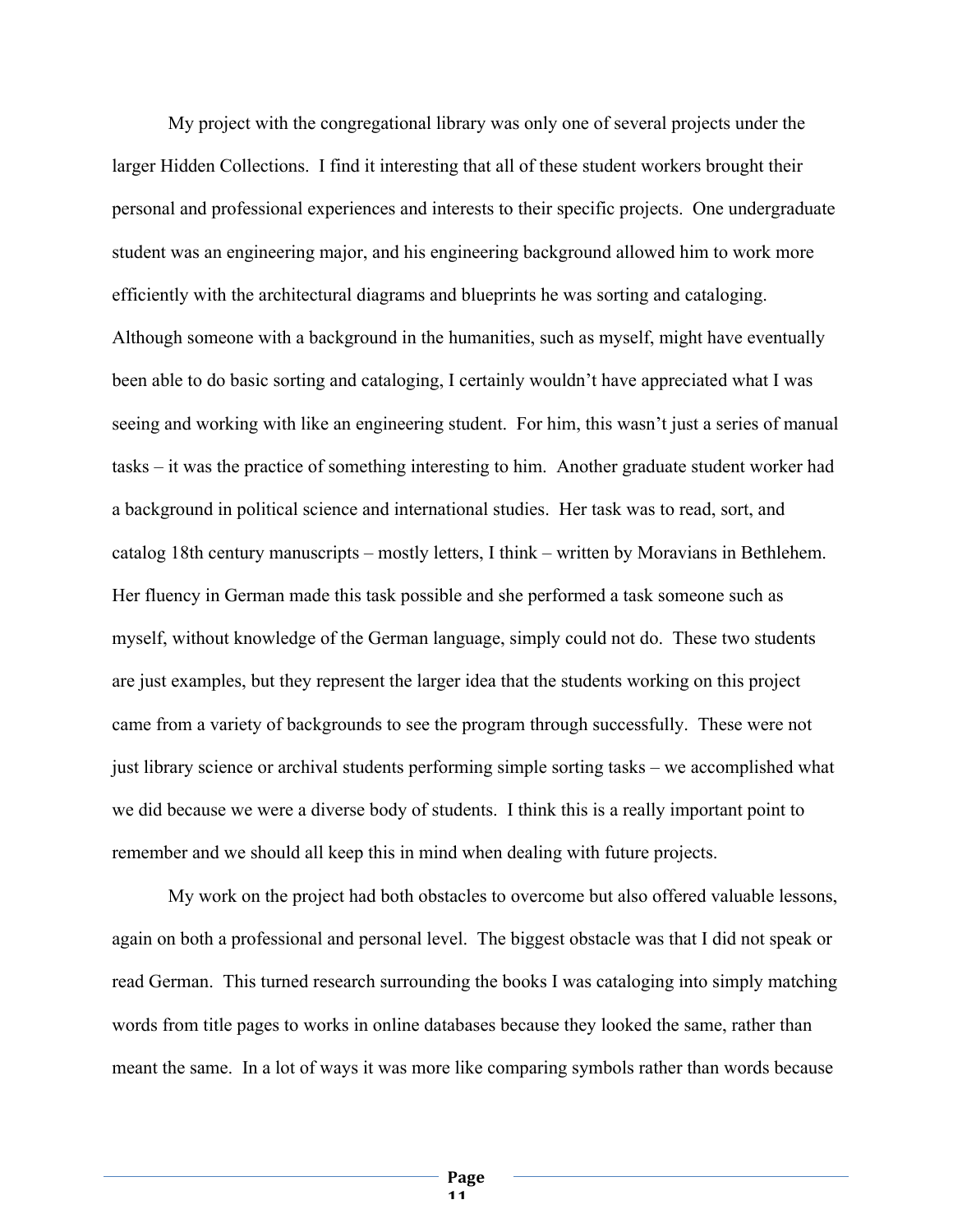of the German Fraktur printing that graced so many of the title pages. Often I had to resort to other ways of identifying a book, such as imprint or pagination, to supplement my inability to fully understand a title. In retrospect this initial obstacle led to new ways of problem-solving in correctly identifying books, so I suppose this also counts as a lesson learned and new skill honed.

This and other obstacles did not deter me in my enthusiasm in the project, and led to more lessons and appreciation of the nuances of the Congregational library. At a professional level I was awed at how diverse a library the mid-18th century German colonists had. Admittedly, most of the library was composed of religious texts. However, the library also contained a number of books on mathematics. This included works that explained numerical and geometric theories behind shapes and simple machines, applying them to the contexts of everything from pullies to large military fortifications. Another book was more purely academic, teaching mathematic proofs very similar to anything a modern high school student would face. The library also contained a large, hand-numbered atlas composed of dozens of printed, handcolored maps of Europe, Africa, and Asia. The collection even contained books on unexpected religious topics, such as two books from the 1730s about vampires. I'm not making that up. See me after the panel if you'd like photos. Certainly, although settling in America's proverbial wilderness, the Moravians still had links to the larger world of knowledge outside of their immediate local environment.

It's this last point that especially makes the project valuable to researchers. Of course my work has facilitated historians of the Moravian Church, or religion generally, by helping make the existence of these works known so people can visit and utilize them. If people don't know these books exist, they can't come use them. However, the collection's diversity of topics mean that researchers seeking to access books on other topics, like mathematics or navigation, could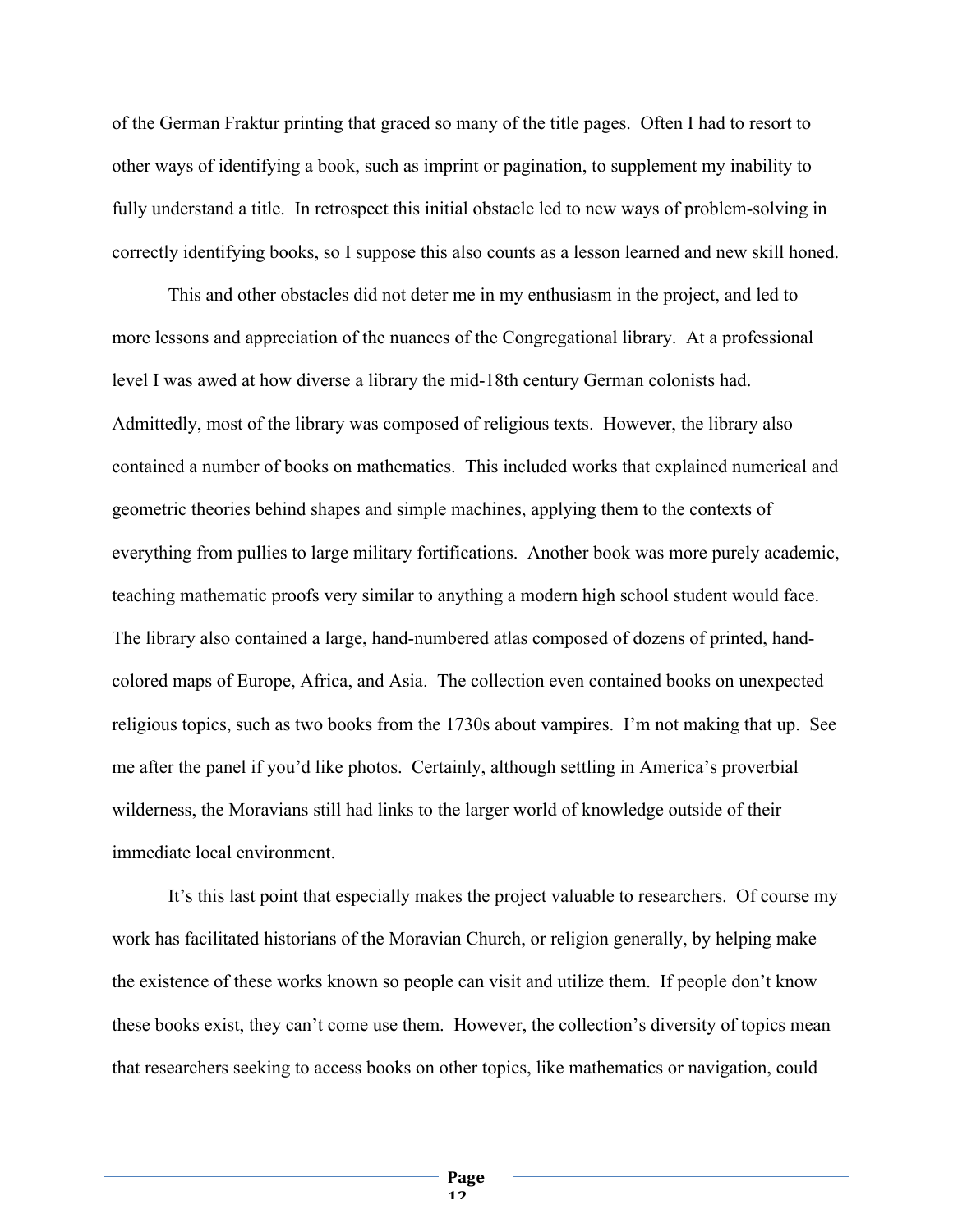visit the Archives and access those works as well. This diversifies the Archives' role as just a repository for texts relating to the Moravian Church and perhaps more accurately reflects the links the 18th century Moravians had to the larger Atlantic world around them.

My participation in the project has fundamentally changed how I perceive the "behind the scenes" activity of libraries and archives. Like most academics I used to take catalogs for granted. Maybe this was a function of growing up in a world of bar codes and ISBNs, and perhaps the self-important view that comes with being cloistered in the ivory tower contributed to faulty understanding that catalogs just sort of existed on their own. The task of becoming one of those catalogers for a couple years made me realize otherwise. A lot of work goes into an accurate catalog record. For any specific book I had to check the title and subtitle very carefully – remember, I didn't speak German. I checked all information in the imprint, the pagination, and to make sure our catalog records represented our unique, specific copy of the book I made notations for inscriptions, signatures, marginalia, or any other unique markings. In one case I found an old pressed flower in an eighteenth-century book, although I couldn't necessarily claim the flower was that old. In some cases several smaller books would be bound together and I'd have to make sure each was cataloged accurately but keeping the same base call number for all of them. It was a lot of work, and I loved every minute of it – and I now appreciate archivists and catalogers that much more. That's especially important seeing as how I rely on historical research so much in my daily life.

In sum, the project was a great experience in my life and I wouldn't have traded it for anything. Notice that I called it an experience, and not a job, because it was more than a job. I'm very much a bibliophile in my personal life, and while I was certainly getting paid it was something I loved to do. It was employment only in the technical sense. I often joked that it was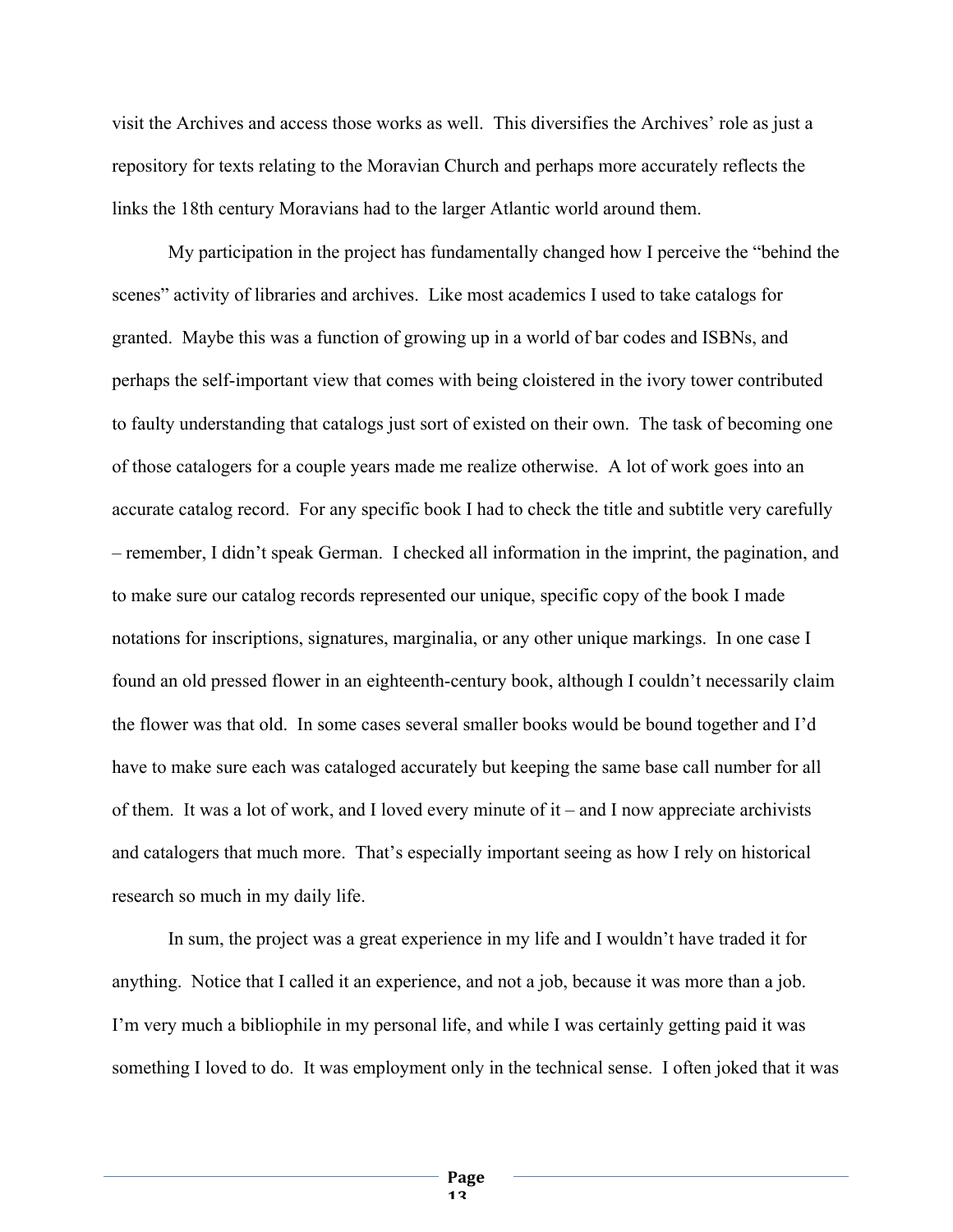something I would have done for free. Being trusted with access to the two vaults of books meant a lot to me and honestly I treat it as an important milestone in my bibliophilic life. Until that point, archives and olds books were locked in vaults or kept behind. Being on the other side of that line between "the public" and "the insiders" was exciting. Although I'm quickly becoming a stuffy old academic I will now pursue my career with a greater respect for the amount of work that happens on the other side of that line.

## **Bridge and Building Forensics: A Student's Perspective**

This paper will explore aspects of collection processing as applied to the civil engineering collections specified in the CLIR Hidden Collections grant awarded to Lehigh University. Of particular focus is the difficulties and challenges associated with this endeavor and any solutions or recommendations for overcoming such obstacles. Following is an analysis of these elements as pertaining to the item level processing of each collection. Six civil engineering collections are included in the grant: the Council on Tall Buildings and Urban Habitat collection, the Blair Birdsall Papers, the John Fisher papers, the Fritz Laboratory Negatives and Photographs collection, the Slater Papers, and the Bridge Postcards collection. For the purpose of this investigation, the most attention will be paid to the four largest collections involved; that is the first four present in the above list.

# **Council on Tall Buildings and Urban Habitats**

The Council on Tall Buildings and Urban Habitat (abbreviated CTBUH) collection is the largest of those involved in this grant, composed of a significant amount of both visual media and paper materials, and presents a number of unique challenges to the processor. Foremost among such hurdles lies with the original order of the collection and the organization methods of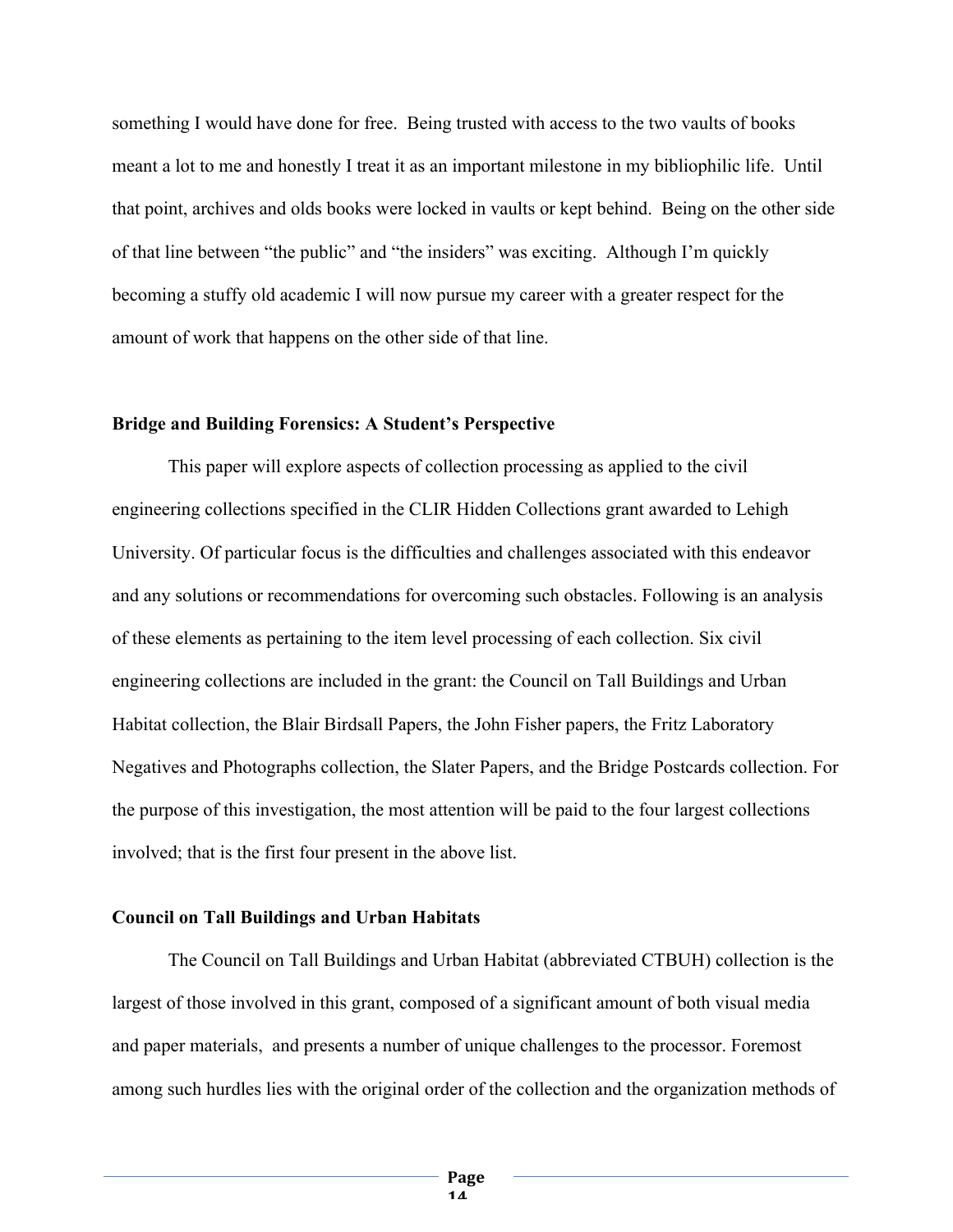the individual responsible for creating the material. Lynn S. Beedle, one the founders of the CTBUH and later head of Fritz Laboratory at Lehigh University is the source of this collection. Using a custom numerical system to differentiate topics, a system of sometimes triplicate duplication, and a tendency to separately store related material, Beedle created a vexing system of organization. While an index does exist to assist in navigation, it is partial and incomplete. These obstacles are prevalent in the visual portion, composed in part by a series of several thousand slides housed in plastic sleeves in three ring binders. Accompanying the binders is an index and cases of duplicates. Problems arise because of the incomplete nature of the index, which lacks entrances for many slides while providing entrances for other absent ones. To complicate the matter, the duplicate cases occasionally contain slides absent from either the binders or the index alongside the sometimes dozens of copies of the same image. What results is a complicated situation in which the processor must take painstaking measures to attempt to maintain the original order of the slides while reconciling the differences between the organization of the materials and the index while searching item by item through thousands of duplicates due to interspersed originals. Patience, attention to detail, and perseverance are the proposed solutions to such difficulties as these. It is necessary to not place too much reliance on a partial index, and be thorough in the examination of the collectin due to its separated nature.

#### **Blair Birdsall Papers**

This trend of organizational difficulties continues in the Blair Birdsall Papers; a collection containing materials created by Birdsall, Steinman, and other engineers involved with the Roebling firm and later the Steinman firm. Therein lies one of the difficulties encountered during processing. The papers are a conglomeration of material from different authors, many of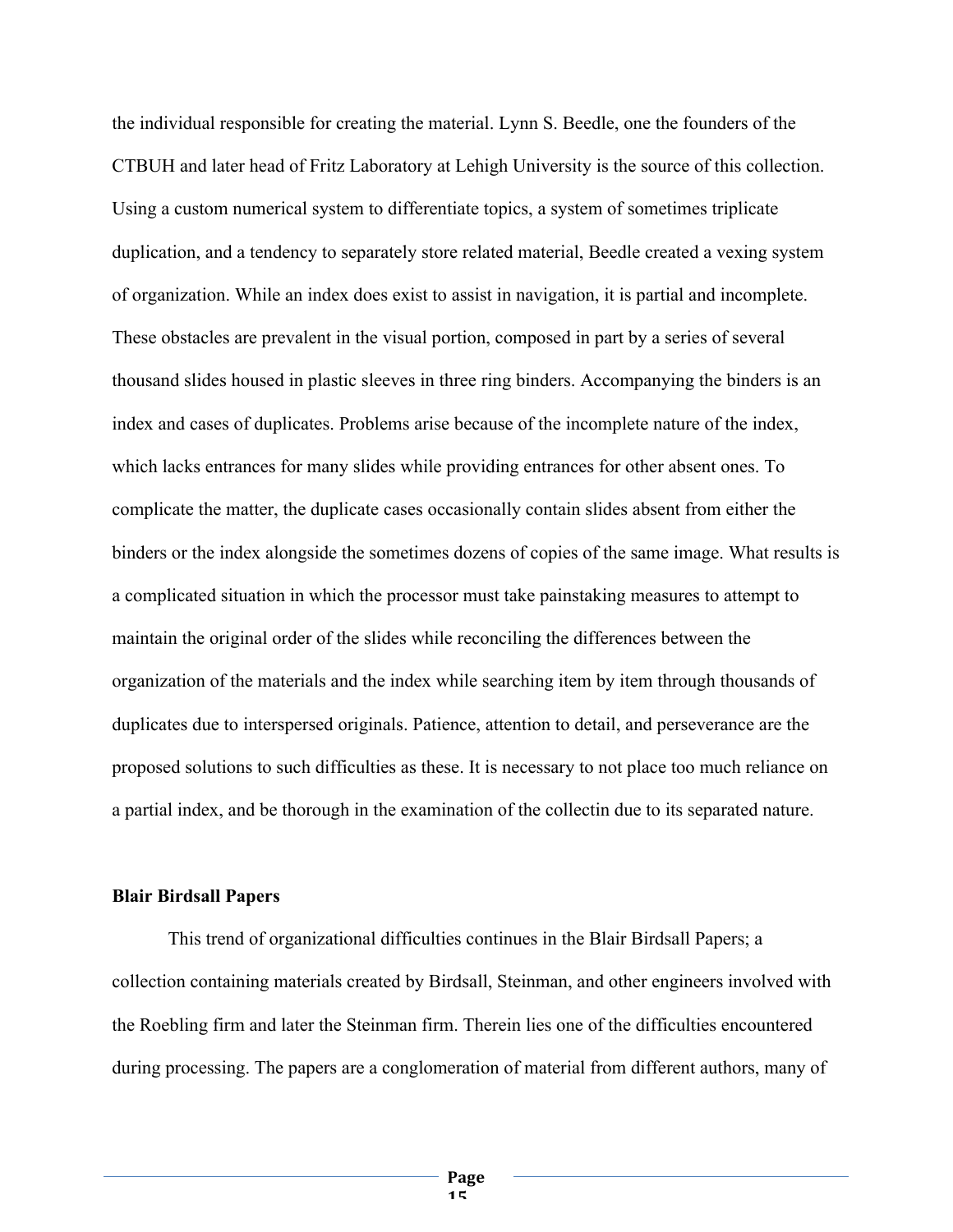whom used separate and distinct indexing systems. Any original order present in the many series of papers combined into the Birdsall collection has become jumbled and confused creating an environment in which it is difficult to determine the author of many papers and the indexes make little to no sense. In essence, the collection has become a well shuffled deck, requiring extensive effort in untangling the threads into distinct series. While the attributes previously listed as helpful for processing the CTBUH collection apply here as well, a method found to be particularly effective is attentiveness to physical elements. Folder color, paper type, and other physical identifiers have proven useful in reorganizing the papers in a way that recaptures the original order.

## **John Fisher Papers**

A noteworthy challenge associated with the John Fisher Papers deviates from the previous two examples. What differentiates this collection from the others involved in the grant is the fact that John Fisher is still employed at Lehigh University, and still actively engaged in using his papers. Special Collections and John Fisher have already reached an agreement to keep his papers at Lehigh, but they are being transferred in sections for processing. Benefits and difficulties come from such a situation. Fisher is available for limited contact and consultation during processing, but also creates a break in the context of the collection. The creation of series and subseries is complicated by the fact that all material is not immediately available. Chronologically the materials are largely in order, allowing for logical series in that manner, but topical and format based organization suffers.

## **Fritz Laboratory Negatives collection**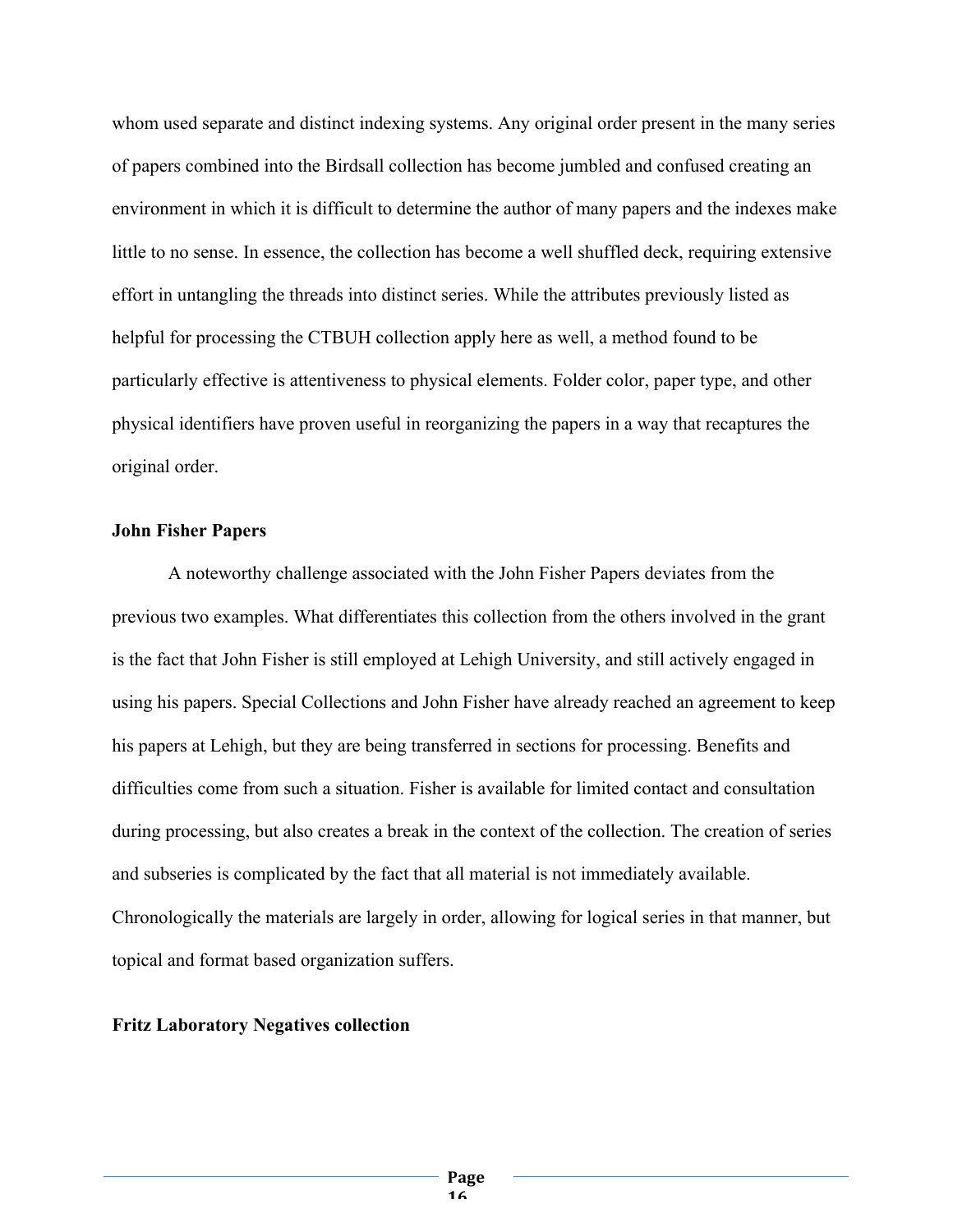One obstacle prevalent throughout all of the collections, yet especially applicable to the Fritz Laboratory Negatives and Photographs, is the specificity of material content. Each of these collections are primarily composed of civil engineering information. Theses four collections contain items exploring very specific and detailed fields of civil engineering, which can be incredibly difficult to understand for a processor not well versed in the intricacies of the field. For example, the Fritz Lab negatives contain many series of step by step tests of structural elements. It is difficult to understand and properly describe a series of negatives depicting an unknown material undergoing an unknown test on an unknown set of equipment for an unknown result. Often, the negatives come in a series of close up views that can be very trying to identify and provide only a very limited understanding of the true subject matter. This difficulty is translated to many aspects of processing, making it challenging to accurately select subject headings or group material into series. This proved a significant task across all of the collections. The best solution to such an undertaking is the utilization of the resources available at the processing institution. In the case of three of the discussed examples, the collections were created by individuals who at one point worked for Lehigh University. A trip to Fritz Lab on campus and an exploration of its multitude of testing apparatus proved to be the greatest help in attempting to understand the collection of negatives. Individual testing setups, terminology, and locations were able to be identified with the assistance of the staff and faculty.

### **Solutions to Challenges**

Thus far the various involved collections have been described along with the accompanying challenges and a few brief notes on methods to move past them. A more in depth look at the specifics of personnel and strategies as related to working through the variety of confronted difficulties. The personnel acquired for this grant proved to be an interesting variable.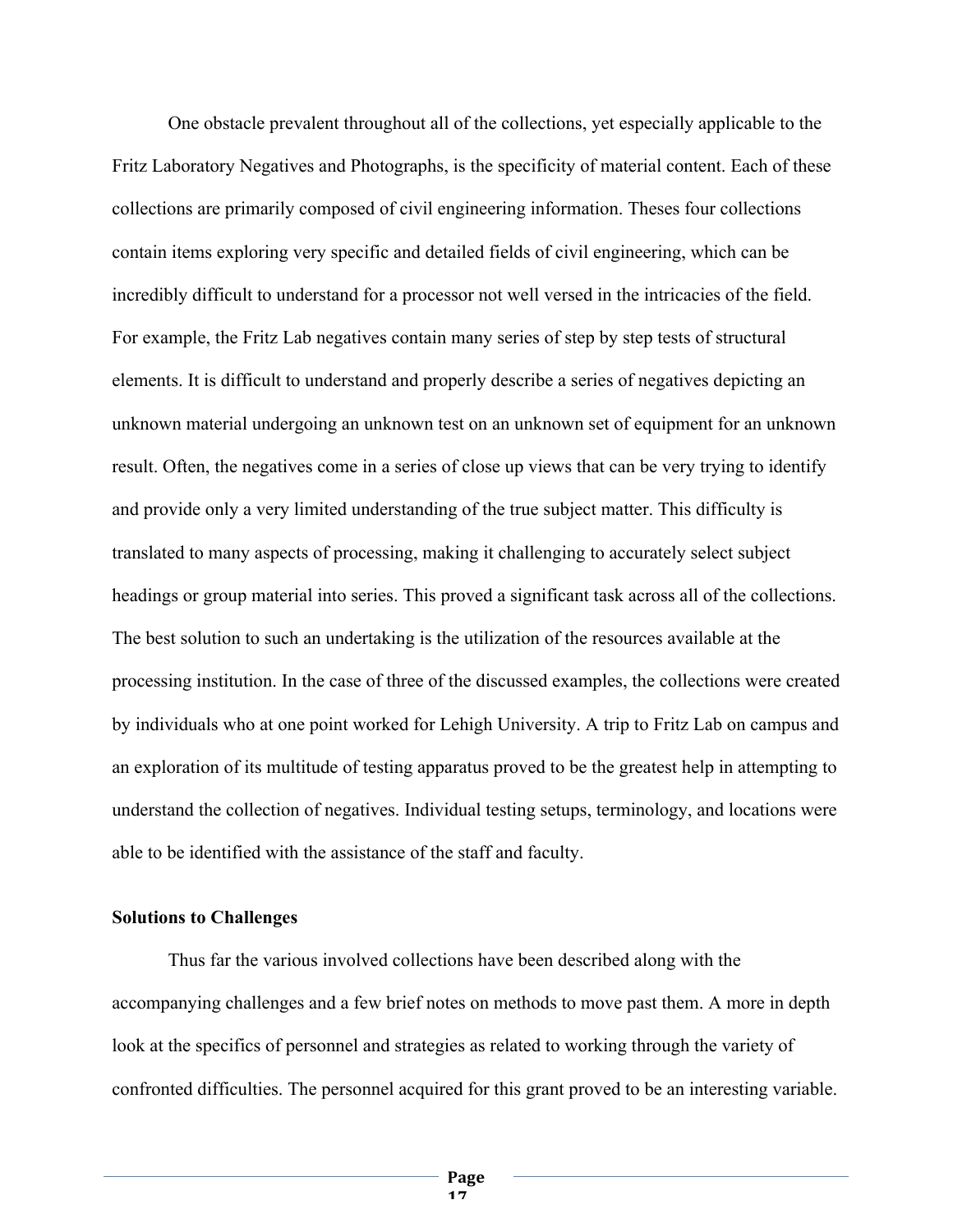Considering this grant is composed of six civil engineering collections, in an ideal situation processing staff would simply be plucked from the readily available supply of engineers that Lehigh University has to offer. Unfortunately, it seems that the engineering students were not of the same mind. Only one staff member has any sort of formal civil engineering education; Meghan Briden, class of 2015. Her background in civil engineering has proven incredibly valuable in her work on the John Fisher collection, allowing her to more quickly understand and identify key concepts. This is in contrast to some of the other staff, including Zion Um, Bioengineering class of 2015, and myself, a history major. This unfamiliarity with the subject matter of the collections proved a significant challenge to overcome. Utilizing the resources at Lehigh in the form of Sharon Siegler, Senior Engineering Librarian, proved an effective method of coping with the lack of engineering experience. Training in navigating and utilization of engineering databases, specifically the Engineering Village Compendex, under Sharon's guidance proved a valuable aide in identify appropriate language and vocabulary for description of the collection material.

# **Conclusion**

In conclusion, each collection brings with it distinct obstacles, with some issues universal across all processing efforts. Organization and original order proved a hurdle in every case, as well as difficulty understanding and analyses subject matter. While these problems exist in some form in almost any collection, they come to the forefront when item level processing is performed on such large and complex instances. Attempts to overcome such adversities should include a utilization of any available resources connected to the collections, such as contacting creators or visiting original sites. While this approach was applicable in several of the discussed cases, it is often impossible or implausible to attempt in others, however a simple field visit can